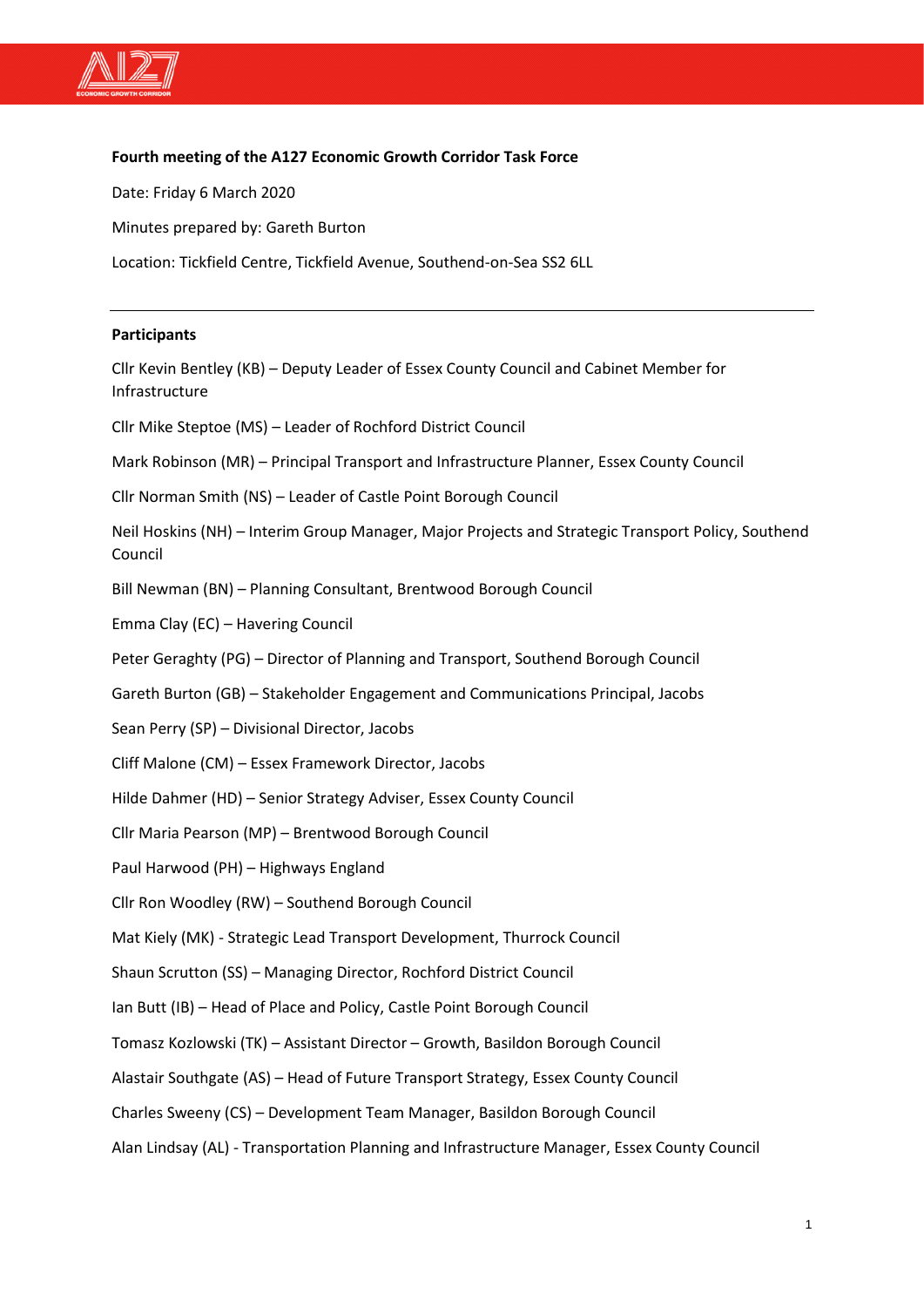## **Item 1: Introduction by Cllr Kevin Bentley, Chair.**

KB welcomed the attendees and praised the venue for the meeting. He thanked previous chair MS for his excellent work and explained that he was taking over as the movement of the task force has changed slightly, and in light of ongoing conversations with Defra and the DfT. KB described the A127 as hugely important to the economy and stressed the need to get it moved up the government's agenda.

## **Item 2: Opening remarks**

Following introductions, KB stated it was critically important to persuade the government to bring this key economic corridor back into the strategic road network. He suggested that Essex County Council (ECC) would have insufficient money to fund the improvements the A127 corridor really requires, particularly given the significant growth plans in south Essex. KB reiterated that he saw getting the A127 re-trunked as the principle role of the task force and said that pace was important (i.e. months and not years). He said he plans to meet with the Transport Secretary as soon as possible to make the case for trunking the route.

KB suggested that there was a disconnect between Defra and the DfT, citing the example of the air quality work in Basildon, and emphasised the need for the government to be more joined up.

KB referenced a successful meeting with the Environment Minister, involving the south Essex MPs, ECC and Basildon Borough Council (BBC), during which potential alternative measures to a charging clean air zone (CAZ) were discussed. He said he would do whatever he can to avoid a Charging Clean Air Zone (CAZ).

## **Item 3: Re-trunking process (MR)**

MR advised that there are various ways of accessing funding for transport infrastructure projects and that getting the A127 into the strategic road network would enable access to a national funding stream.

MR referenced the planned growth in south Essex and the importance of investment in sustainable modes to help take local trips off the road network.

MR stated that there are a number of routes in south Essex that could be trunked, including the A13 and A130, and that the Southend area is one of the largest areas in the UK without access to the strategic road network.

KB asked PH for his views on the prospect of the A127 being re-trunked. PH urged the task force to be cautious and advised that although Highways England has significant funding stream (Roads Investment Strategy), it is spread quite thinly. He added that there will almost inevitably be communities that are disappointed by the Roads Investment Strategy and stressed the need to be realistic. PH remarked that having the A127 re-trunked did not mean it would automatically have money thrown at it, however it would mean that maintenance liability would transfer to Highways England.

KB stressed that the A127 is not a road and is in fact an economic corridor serving south Essex. He said that the government must understand that south Essex could not achieve its growth potential without significant investment in transport infrastructure.

TK agreed and said that growth was the key. He referenced ongoing work involving the Association of South Essex Local Authorities (ASELA) relating to both this corridor and the coastal corridor. TK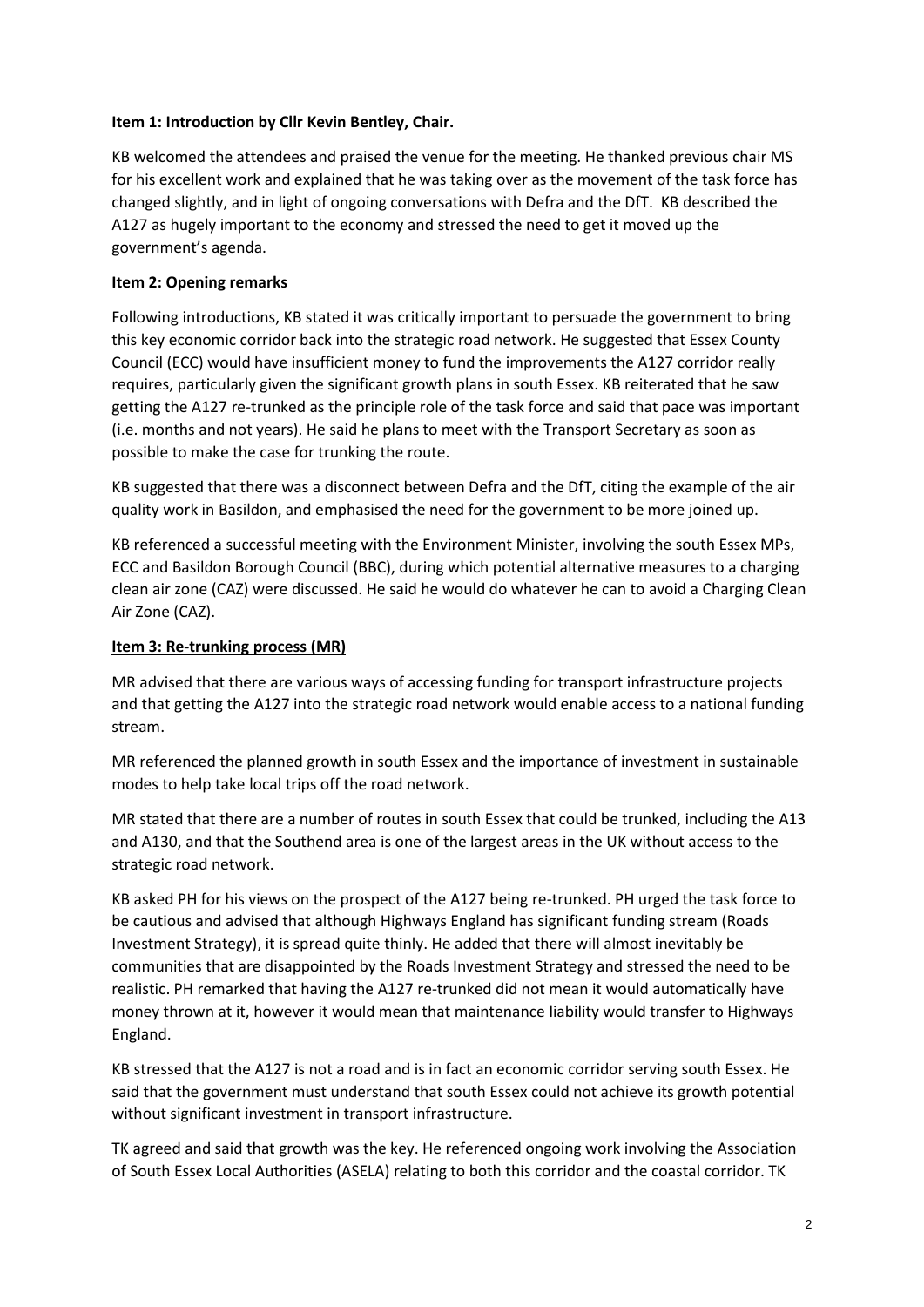emphasised the huge scale of the growth plans in south Essex and the planned Lower Thames Crossing to reiterate the need for a joined-up approach across south Essex.

KB again stated the importance that the government is also needs to be joined up and the need to treat the A127 as an economic corridor rather than just a road.

## **Item 4: Update on interfacing projects (MR)**

MR provided an update on the A127 speed limit reduction and said there had also been a successful meeting with the Environment Minister about potential alternatives to a charging CAZ in Basildon.

KB reiterated that he would not impose a charging CAZ unless formally directed to do so by government.

MR explained that any alternatives must deliver compliance with air quality levels in the shortest possible time, and that the difficulty was in providing robust evidence that they would achieve that. He said that ECC and BBC were engaging with businesses in the Basildon area to find out more about the make-up of their vehicle fleets.

KB asked what happened to funds collected from charging CAZs.

## **Action – MR to check what happens to monies collected from charging clean air zones**

MR emphasised that individuals can also help improve air quality by changing the way they travel and switching to more sustainable forms of transport.

KB remarked that he is regularly contacted by people concerning congestion, forgetting that they are part of the cause for the traffic. He made comparisons between the challenge of getting people to recycle 20 years ago and the challenge now facing us in getting people to travel more sustainably.

NS suggested the main issue on the A127 itself that is causing air quality problems is the Fortune of War junction and that it would be resolved by straightening the junction.

MR explained that an expression of interest had been made for the Main Road Network (MRN) funding to improve the Fortune of War junction, along with other potential junction improvements on the A127. MR outlined some of the potential challenges with the Fortune of War scheme, included the need to maintain a service road to the south and complex utility connections which would have to be relocated.

# **Action – KB asked that the feasibility study for the Fortune of War junction was circulated to the task force but marked as confidential**

KB reassured the task force that the council has a plan for the junction.

MS asked whether the utility connections involved one supplier or numerous. MR responded to say that a number are involved, including a large BT chamber under the ground, which following any improvements would need to continue to be accessed.

### **Action – KB requested that MR talks through the feasibility study at a future meeting**

MR said that the proposed Fairglen scheme was expected to get planning permission shortly and the tender process would begin very soon.

MS asked how long the project would take to be completed and KB advised it would take about 18 months once works begin. He added that the scheme would bring significant relief to the area. He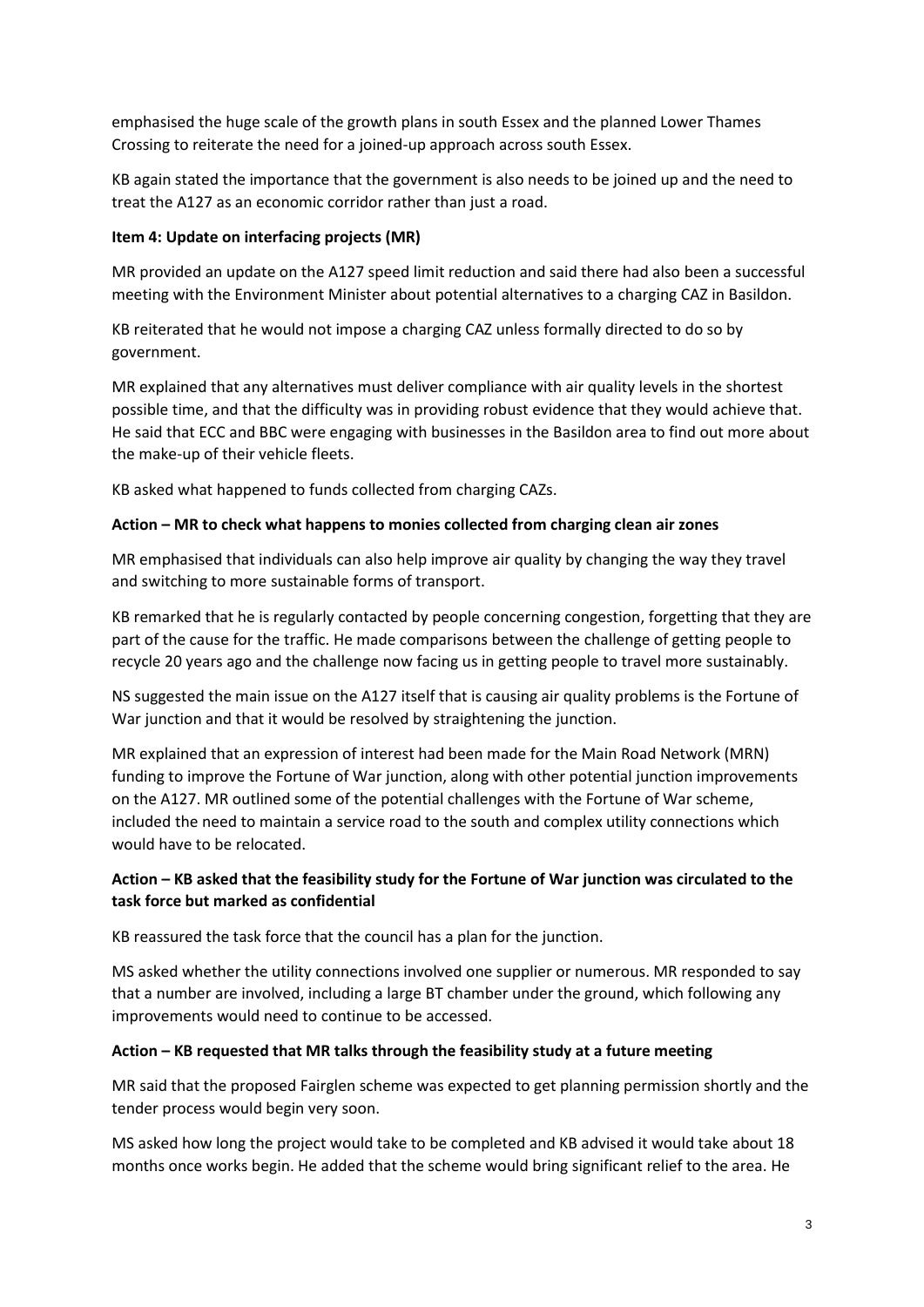stressed the need to carefully plan and factor in various upcoming schemes in Essex to minimise disruption during construction, including works on the Lower Thames Crossing (LTC), M11, A12, A130 (Chelmsford North East Bypass) and potentially the A120.

NS warned of the need to be mindful about what is coming and reiterated the importance of being joined up. He suggested that half of traffic wouldn't want to head towards the M25 once the LTC is built, which means Fairglen is hugely important.

KB asked if anyone had updates on the timescales for the LTC project.

MK advised that a supplementary consultation was running until the end of the month (March).

## **Strategic context – IB**

IB outlined the work ASELA is doing and explained that it has set itself the task of establishing what transformational changes are needed across south Essex to unlock the growth it has to accommodate by 2050.

He stressed the scale of growth - 95,000 new homes by 2040 and 147,000 by 2050, as well as 150,000 new jobs (based on standard growth projections).

He outlined issues including transport infrastructure and traffic congestion, as well as skills and economic productivity.

IB said that south Essex costs the Treasury more to run than it generates in tax receipts, and that needed to be redressed. He said that the infrastructure and the way people move around in south Essex had to change as part of that.

IB said an issues and options report was ready to be published after the local elections in May and that there would be public engagement, with a particular focus on engaging young people.

IB outlined the various ASELA workstreams, including growth, productivity and connectivity and that these are focussing on two key corridors; the central growth corridor and the coastal growth corridor.

He remarked that large numbers of people in south Essex are commuting to Basildon for work and that it can take an hour and 20 minutes by bus and there are no direct links. He said that how and why people move around South Essex was a major focus, with the majority of trips south/west.

MS asked about north/south travel and IB commented that queuing on the A130 towards Chelmsford was getting worse. KB advised it would get better with the implementation of the Fairglen scheme.

KB said he was very encouraged by the ASELA work and that it appeared to complement the work of the A127 task force. He said that people will not get out of their cars and travel differently until there is a more reliable and cheaper alternative. He stated that improvements to sustainable modes was the answer and he was not in the business of building more roads. KB said his vision was that people would be able to get from their homes to a rapid transit system without even considering getting in their cars.

TK said that it had taken three hours to get from Great Leighs to Basildon and that connectivity in some places in Essex was very poor.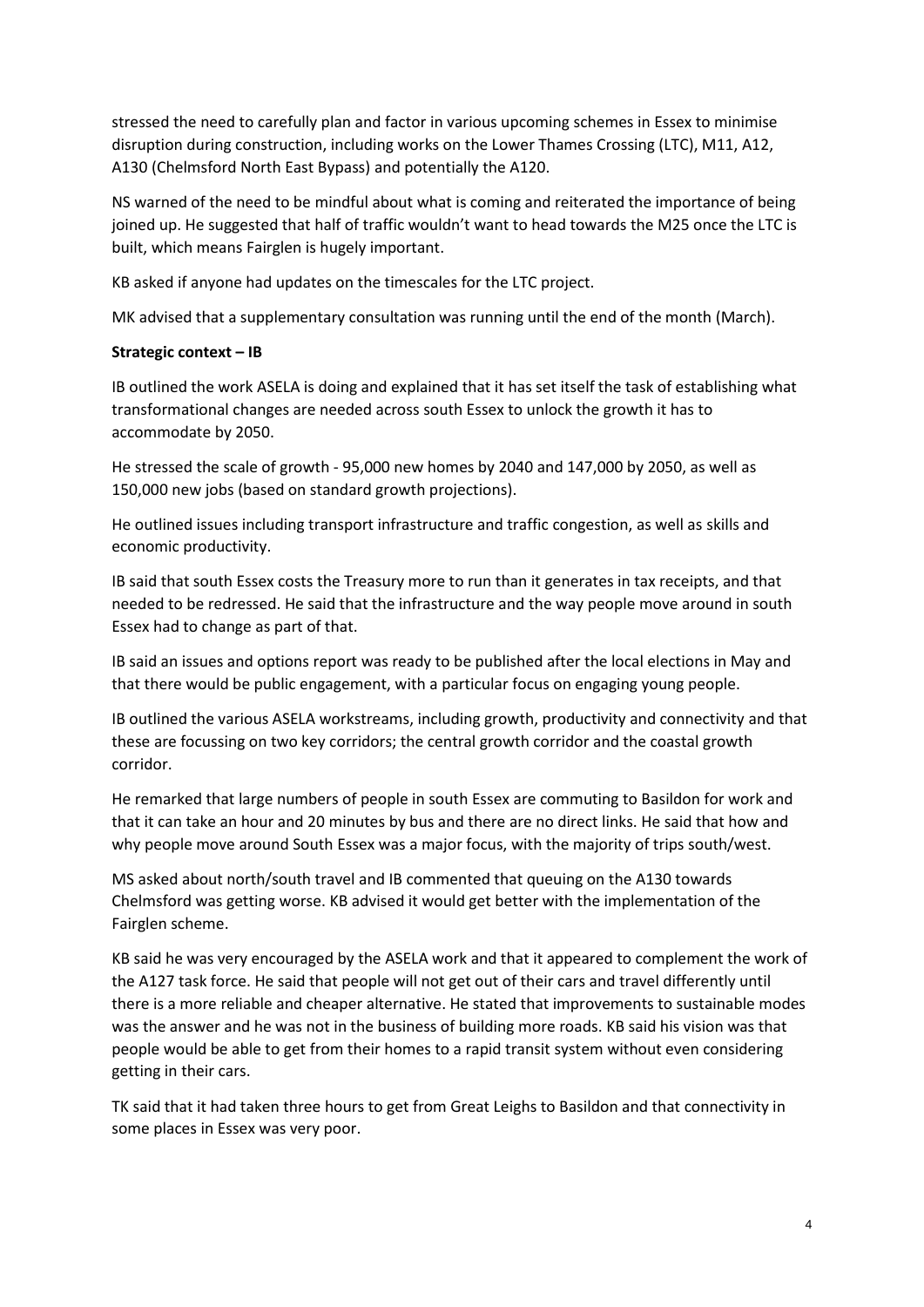IB advised that ASELA was setting up local investment funds to complement any government funding available. He added that south Essex has a huge growth agenda and is playing catch up.

He said that south Essex had an additional challenge in that it has three local transport authorities and stressed the need for a joined-up approach.

IB said that the first ASELA meeting about the coastal corridor was taking place w/c 9th March and would be chaired by Thurrock Council's chief executive.

He said the central growth corridor work was more relevant to the A127 task force and that the A127 is taken as the central line of that corridor with activity being focussed within a range of four miles (north or south) of the road. He again stressed the importance of young people and efforts to maintain attracting young people in the area, including looking at universities.

IB said ASELA was approaching Ford and other businesses to support and be part of its work as well.

He assured the task force that there was nothing that ASELA was doing which stops or contradicts any of the A127 task force's work.

IB stated that the long-term infrastructure solutions for the area needed to be linked to the planned growth and what is required to unlock it.

He said ASELA had set itself a timescale of three or four months for its work.

KB re-emphasised his desire to meet with the minister and IB again stressed the need to join up the approach. KB agreed and said it was critically important that everyone is putting forward the same message. He again stated that he did not think the local authorities would get the funding required without the A127 being trunked.

KB thanked IB for his presentation and said he was very impressed with the focus on sustainable transport and engaging younger people.

### **Transport appraisal update - SP**

SP provided a transport appraisal update and outlined how things have developed since the last task force meeting, including sifting options based on the agreed objectives. He said the task force objectives were consistent with ASELA's objectives and ongoing work.

SP outlined the various stages of the transport appraisal process and explained they were at stage 5 (generating options) at the last task force and had now moved to stage 7 developing and assessing potential options.

He reminded the task force of the project objectives – Environment, Connectivity, Economic Growth, Safety and Resilience, and Asset Management, as these are important in the initial assessment of any potential options.

SP explained that there was initially a long list of options made up of 34 options from previous studies and a further 258 from engagement workshops and other work. He explained that the options included passenger transport, technology and active mode improvements, as well as highway improvements.

KB said he was keen to ensure existing businesses and businesses interested in potentially moving into the area were engaged to see what improvements they would like to see made.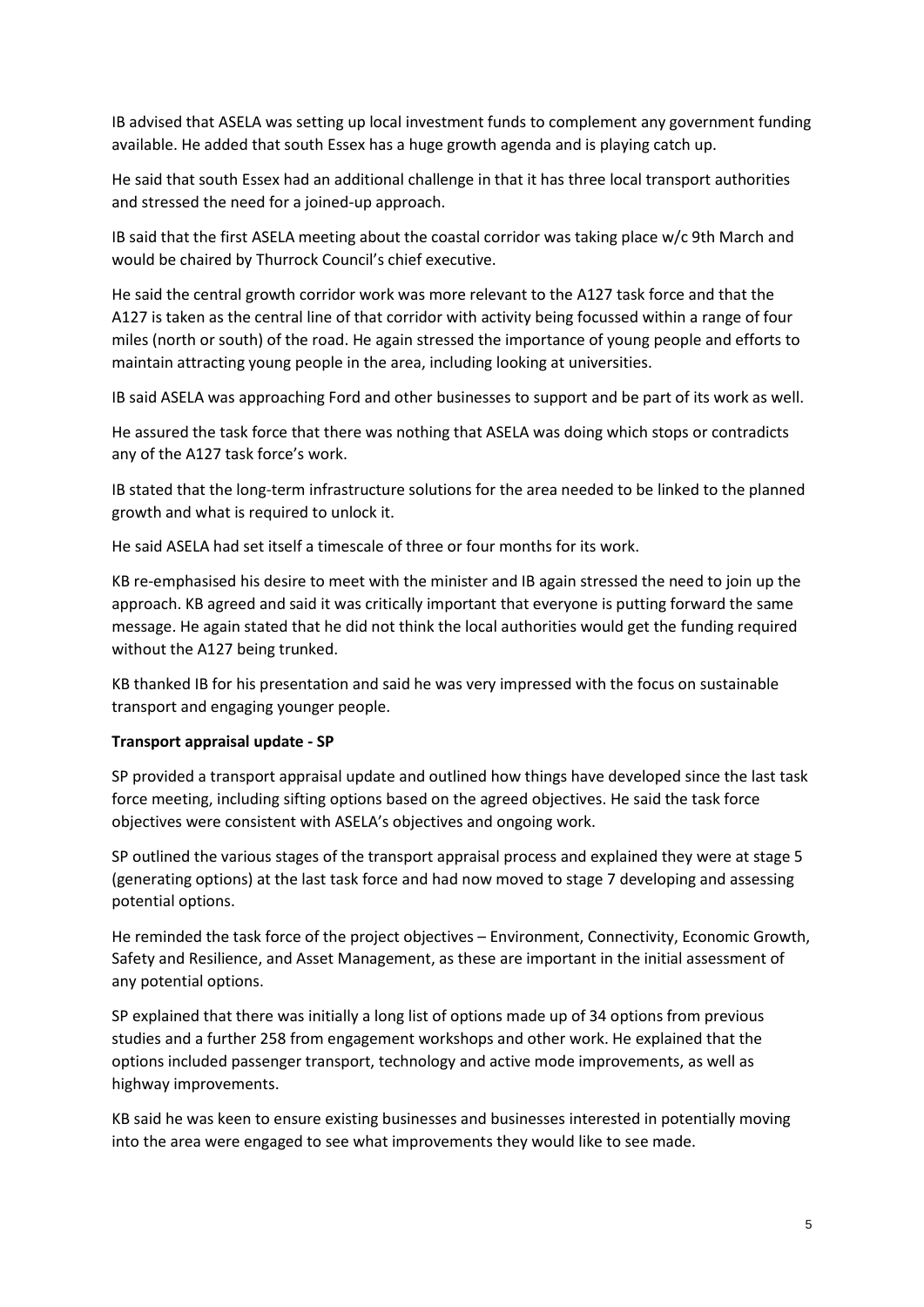KB gave the example of Harlow and how transport infrastructure improvements (A414, M11) had been important in attracting businesses to the area, particularly in and around the Enterprise Zones. He suggested something similar was required in south Essex.

IB re-emphasised the importance of skills.

SP explained that options had been assessed and refined down to 99 options and they had been split into minor highway, major highway and integrated transport categories over short, medium and long term.

SP outlined some of the minor highways options, including junction improvements at the Fortune of War, Warley and Halfway House and that these were already subject of a process with funding bodies such as the Department for Transport. He also mentioned potential new junctions, including Pound Lane to support Basildon Council's Local Plan.

SP went on to outline the major highways improvements options to consolidate strategic movements along the route, including potential new links or widening of the A127.

KB questioned whether the district's/borough's Local Plans heavily referenced the A127 and was assured by TK and IB that they do.

SS questioned whether the major highways options were all new roads and SP said they were and that the team had to look at all possible options as part of the transport appraisal process in order to present a robust assessment process to the DfT.

KB said he did not think the council would be able to build more roads.

NS expressed concerns about making the A127 a motorway-like road that is harder to get on and off due to clogging up local roads.

KB agreed and said there needed to be a focus on making modal shift easier.

SP outlined the integrated transport options, including passenger transport, active travel (walking and cycling), new modes and technology enablers. He said the options would require large investment but also significant behaviour change.

KB reiterated that people will not change their behaviours until there are cheaper and more reliable alternatives.

IB questioned whether free bus passes could be introduced for under 30s.

SS also stated the importance of walking and cycling, and that people don't need to be fit, healthy and lycra-wearing to travel in those ways any more. He specifically referenced electric bikes.

SP mentioned work to try and tackle severance issues, so that people can cross roads easily and safely.

KB said he had an ambition that ECC becomes a proper transport authority like Transport for London. He also said he would like to see Oyster Cards extended further into Essex.

MK said there had been a recent consultation on extending contactless payments, but he had not heard any more.

SP said that there was a collective need to better integrate transport services.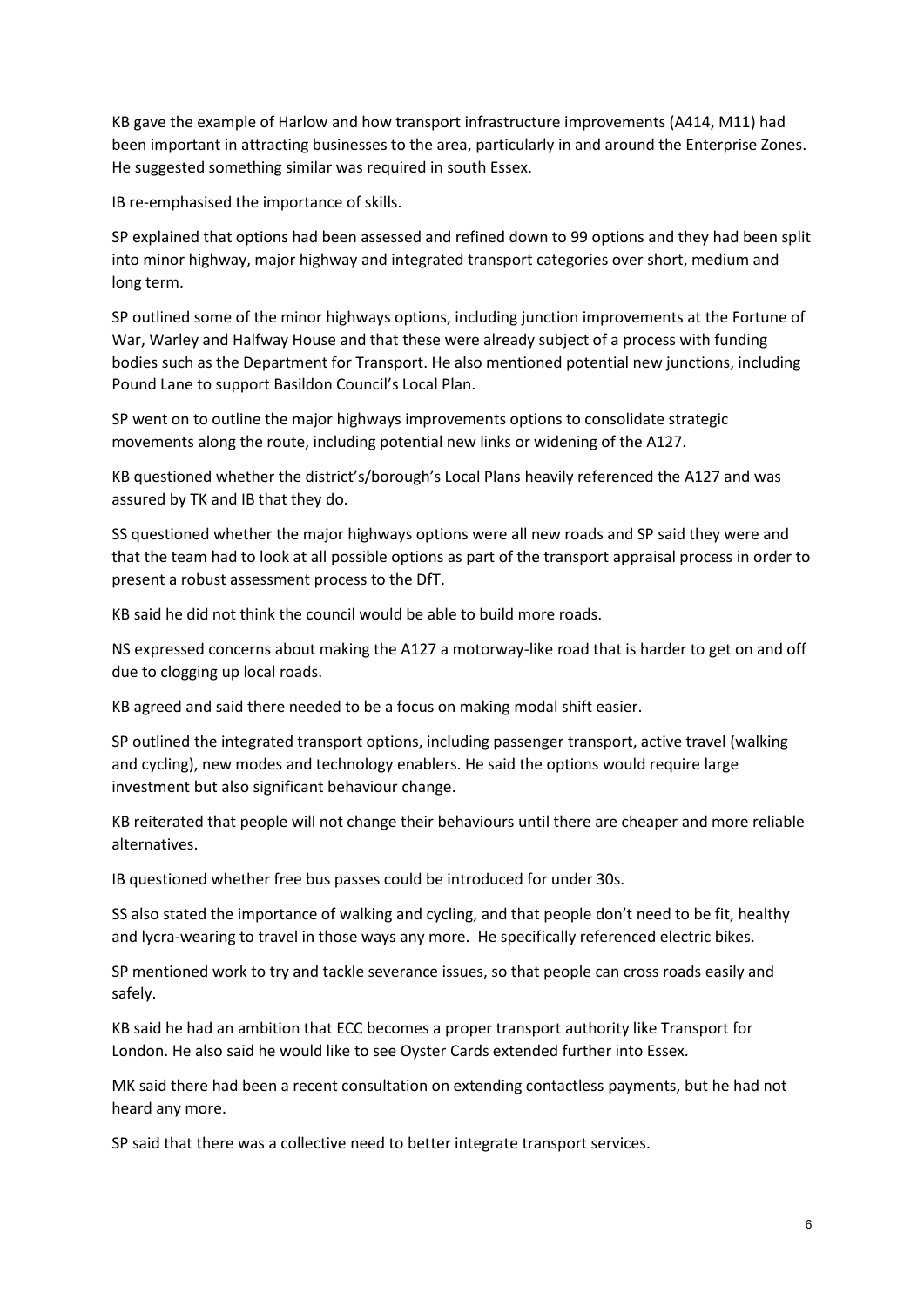SP referenced some of the potential integrated transport options, including a rapid transit system, park and ride, increased train service capacity, reprioritisation of road space, and potentially trams/light rail.

SP said the options could be packaged up to include a combination across the various categories, and that potential packages are being reviewed. He outlined various scenarios and how they could perform now, in 2034 and in 2050.

SP explained some of the potential funding options for transport infrastructure improvements on the A127 growth corridor, including various central government sources, local authority funding and private financing. He added that if the A127 was re-trunked then more funding could be available for the sustainable transport measures, for instance.

## **Communications and engagement update – GB**

GB updated the task force on related communications and engagement activity since the last meeting. He referred to public engagement in summer 2019, which had a Future of Transport theme and asked people what they thought transport would look like in 2050. He explained that a series of five workshops took place in south Essex libraries where children were encouraged to share what they thought future transport would look like while their parents/guardians completed a survey about their transport usage, views on the A127 corridor and potential future improvements.

GB outlined key findings from the survey, including almost three quarters of people identifying private vehicles as their main form of transport, cost and journey times being the main barriers to other forms of transport and congestion/slow journey times/congestion the primary issues people experienced.

GB explained that project updates had been given to the Basildon Business Group and Rochford District Business Breakfast. He said that a transport user group meeting had been held in November 2019, with attendees including representatives from London Southend Airport, Arriva, Port of Tilbury, Road Haulage Association, Safer Essex Roads Partnership, Essex Ramblers and East of England Ambulance Service. The session included an update on the background to the project, objectives, key movements identified and next steps, as well as an opportunity for them to share their own thoughts and experiences of the A127 corridor.

GB said an item had also been included on the agenda for a Confederation of Passenger Transport meeting with bus operators in December 2019.

GB outlined the communications ahead of the start of the new 50mph on a stretch of the A127 for air quality and road safety improvements, including a briefing note for partners, social media updates, e-newsletters, a press release and other updates. He also mentioned a leaflet prepared for display at south Essex speed awareness course venues and libraries.

GB said a survey of Basildon businesses was due to be launched imminently to help compile the robust evidence needed to demonstrate the potential effectiveness of alternative measures to a charging clean air zone in Basildon.

**Action - KB suggested a big communications campaign was required for the A127 growth corridor, linked in with the work of ASELA and the south Essex district/borough councils**